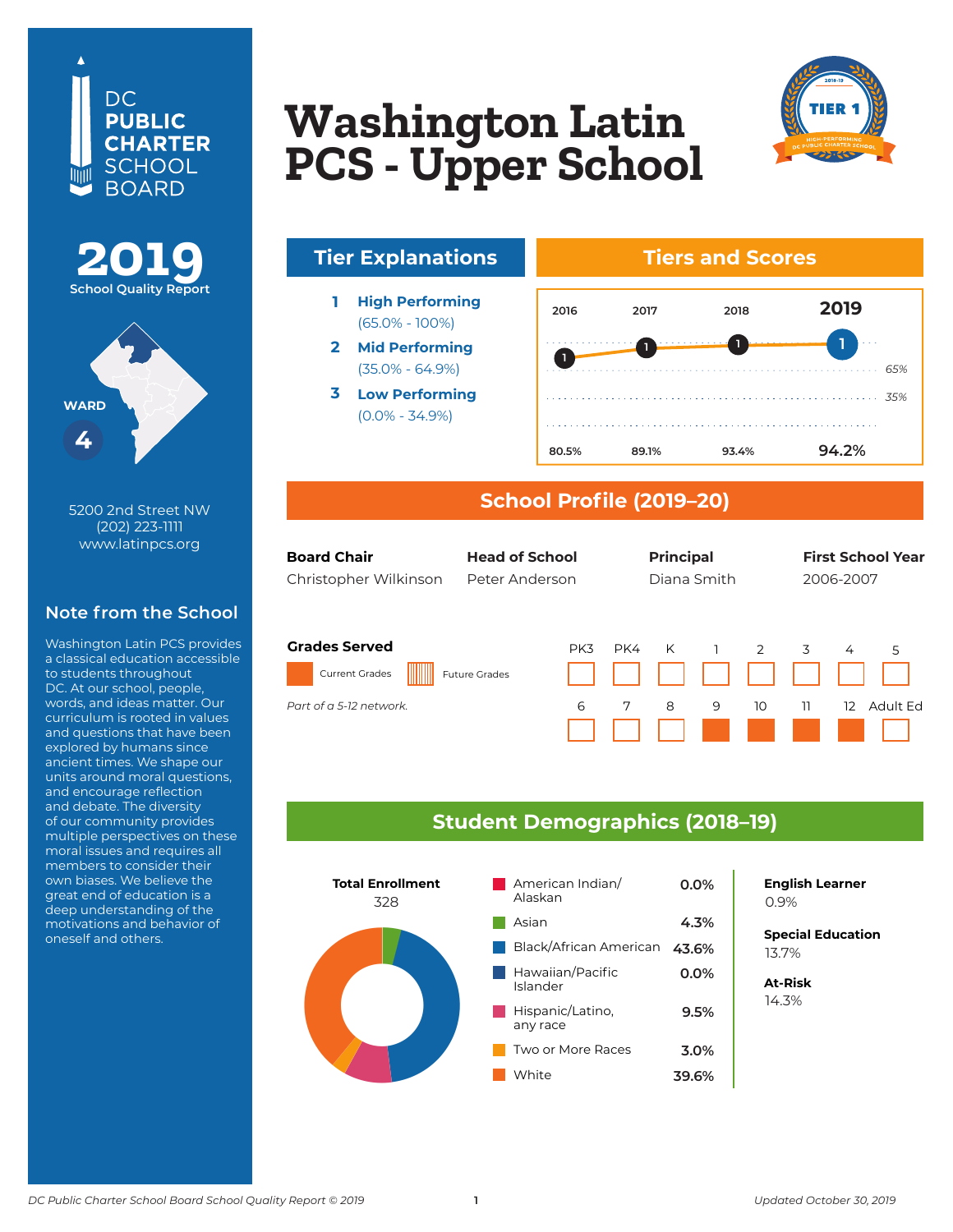## **Washington Latin PCS - Upper School**

**2019 School Quality Report**

| <b>KEY</b><br>2018-19 Grades Measured: 9 - 12                                                                       | Score<br>$\circ$<br>Floor<br><b>Target</b><br>100 | <b>Points</b><br><b>Earned</b> | <b>Points</b><br><b>Possible</b> |
|---------------------------------------------------------------------------------------------------------------------|---------------------------------------------------|--------------------------------|----------------------------------|
| <b>Student Progress (0 points): Academic Improvement Over Time</b>                                                  |                                                   |                                |                                  |
| Growth on the state assessment in English<br>Language Arts                                                          | 63.0<br>$\bigcap$<br>30<br>100<br>65              | 0.0                            | 0.0                              |
| Growth on the state assessment in mathematics                                                                       | 56.5<br>$\circ$<br>30<br>65<br>100                | 0.0                            | 0.0                              |
| Student Achievement (20 points): Approaching, Meeting, or Exceeding College and Career Ready Standards              |                                                   |                                |                                  |
| PARCC: English Language Arts<br>Approaching College and Career Ready and Above                                      | 97.4<br>$\bigcap$<br>26.5<br>100                  | 4.8                            | 5.0                              |
| College and Career Ready                                                                                            | 83.1<br>$0$ 9.4<br>39.2<br>100                    | 5.0                            | 5.0                              |
| <b>PARCC: Mathematics</b><br>Approaching College and Career Ready and Above                                         | 66.3<br>$\bigcap$<br>100<br>15.2                  | 3.0                            | 5.0                              |
| College and Career Ready                                                                                            | 41.3<br>$\mathbf 0$<br>12.8<br>100                | 5.0                            | 5.0                              |
| <b>Gateway (42.5 points): Outcomes Aligned to College and Career Readiness</b>                                      |                                                   |                                |                                  |
| 9th Grade on Track to Graduate                                                                                      | 94.4<br>$\circ$<br>67<br>90 100                   | 5.0                            | 5.0                              |
| <b>Four-Year Graduation Rate</b>                                                                                    | 87.3<br>$\circ$<br>67<br>90 100                   | 3.5                            | 4.0                              |
| <b>Five-Year Graduation Rate</b>                                                                                    | 91.1<br>67<br>0                                   | 4.4                            | 6.0                              |
| PSAT Performance (11th Grade)*                                                                                      | 89.6<br>$0$ 7.1<br>50<br>100                      | 5.0                            | 5.0                              |
| SAT/ACT Performance (12th Grade)**                                                                                  | 90.7<br>$\circ$<br>21.2<br>75<br>100              | 5.0                            | 5.0                              |
| SAT/ACT College and Career Ready:<br><b>English Language Arts</b>                                                   | 77.3<br>$\circ$<br>17.9<br>47<br>100              | 2.5                            | 2.5                              |
| SAT/ACT College and Career Ready: Mathematics                                                                       | 61.3<br>04.2<br>24.4<br>100                       | 2.5                            | 2.5                              |
| <b>College Acceptance Rate</b>                                                                                      | (98.6)<br>88.2 100<br>0                           | 4.4                            | 5.0                              |
| Advanced Placement, International<br>Baccalaureate, Dual Enrollment Achievement,<br>and CTE Certificate Performance | 100<br>04.4<br>33.6<br>100                        | 7.5                            | 7.5                              |